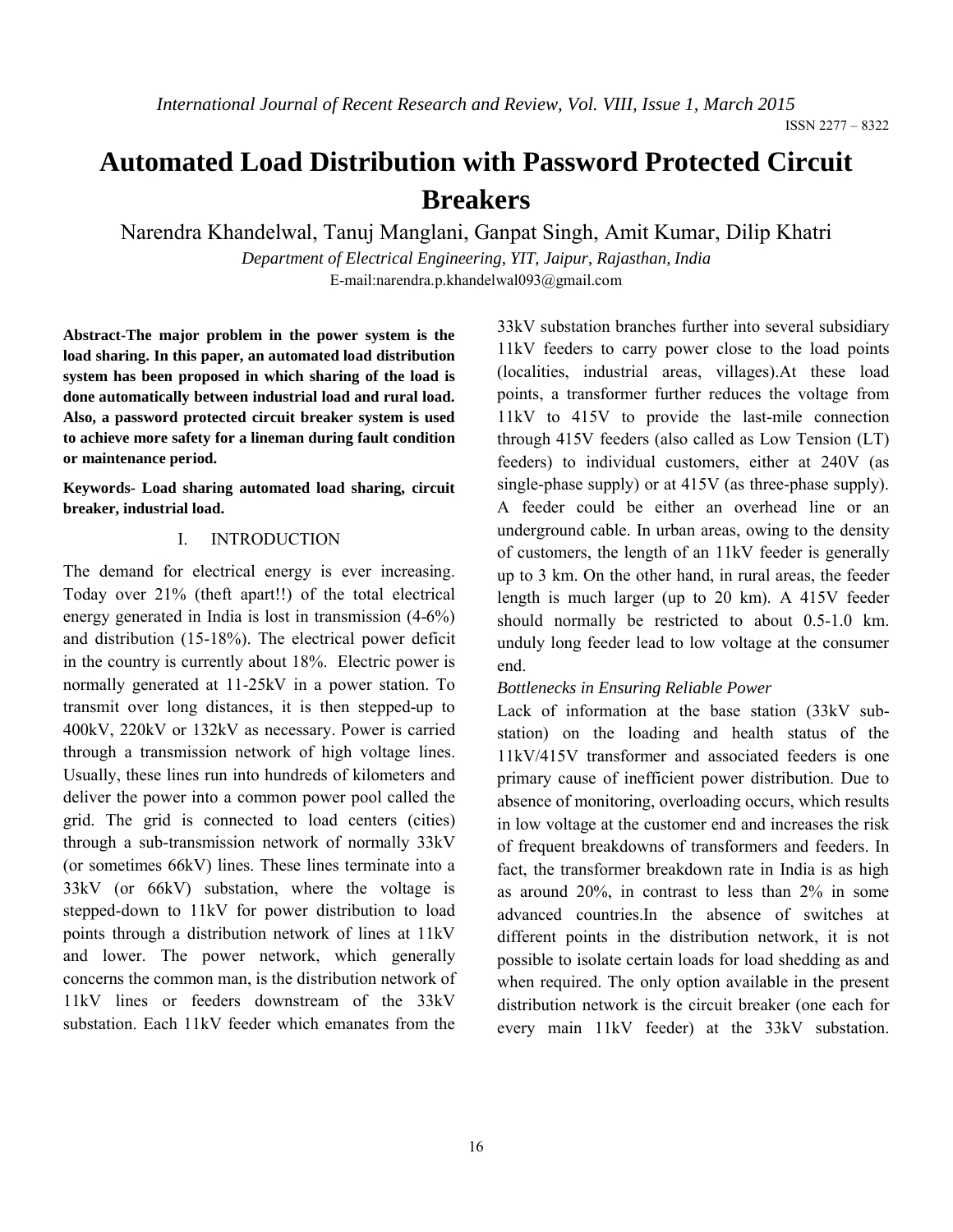However, these circuit breakers are actually provided as a means of protection to completely isolate the downstream network in the event of a fault (short circuit, over load). Using this as a tool for load management is not desirable, as it disconnects the power supply to a very large segment of consumers. Clearly, there is a need to put in place a system that can achieve a finer resolution in load distribution. In the event of overloading of any section the circuit breakers trip, as a result, there is a blackout over a large section of the distribution network. If the load is increases in prior section then the supply in other section is disconnected that is there is no overloading on the feeder and power supply is continue in the prior section.

And this project is also designed to control a circuit breaker with help of a password only. A keypad is connected to the project to enter the password. Fatal electrical accidents to the line man are increasing during the electric line repair due to the lack of communication and co-ordination between the maintenance staff and the electric substation staff.

This proposed system provides a solution, which can ensure the safety of the maintenance staff e.g. line man. The control to turn ON/OFF the line lies with the line man only. This system has an arrangement such that a password is required to operate the circuit breaker (ON/OFF). Line man can turn off the supply and comfortably repair it, and return to the substation, then turn on the line by entering the correct password.

#### II. PROBLEM FORMULATION

In the absence of switches at different points in the distribution network, it is not possible to isolate certain loads when required. However, the circuit breakers are actually provided as a means of protection to completely isolate the downstream network in the event of a fault (short circuit, over load). Using this as a tool for load management is not desirable, as it disconnects the power supply to a very large segment of consumers and blackout over a large section of the distribution network. As we found that if the power in industries is disconnect for a minute is stops the production. So the power in industries should be continues.

And when a line man goes to repair the line then by unknowingly or wrong intentionally any one can ON the circuit breaker and line man can be met with fatal accident.

# III. COMPONENTS USED IN PROPOSED PROJECT

Various components like energy meter, relay, capacitor, crystal oscillator, voltage regulator IC, transformer, LCD, resistors etc. have been used in the present work which are described in table I.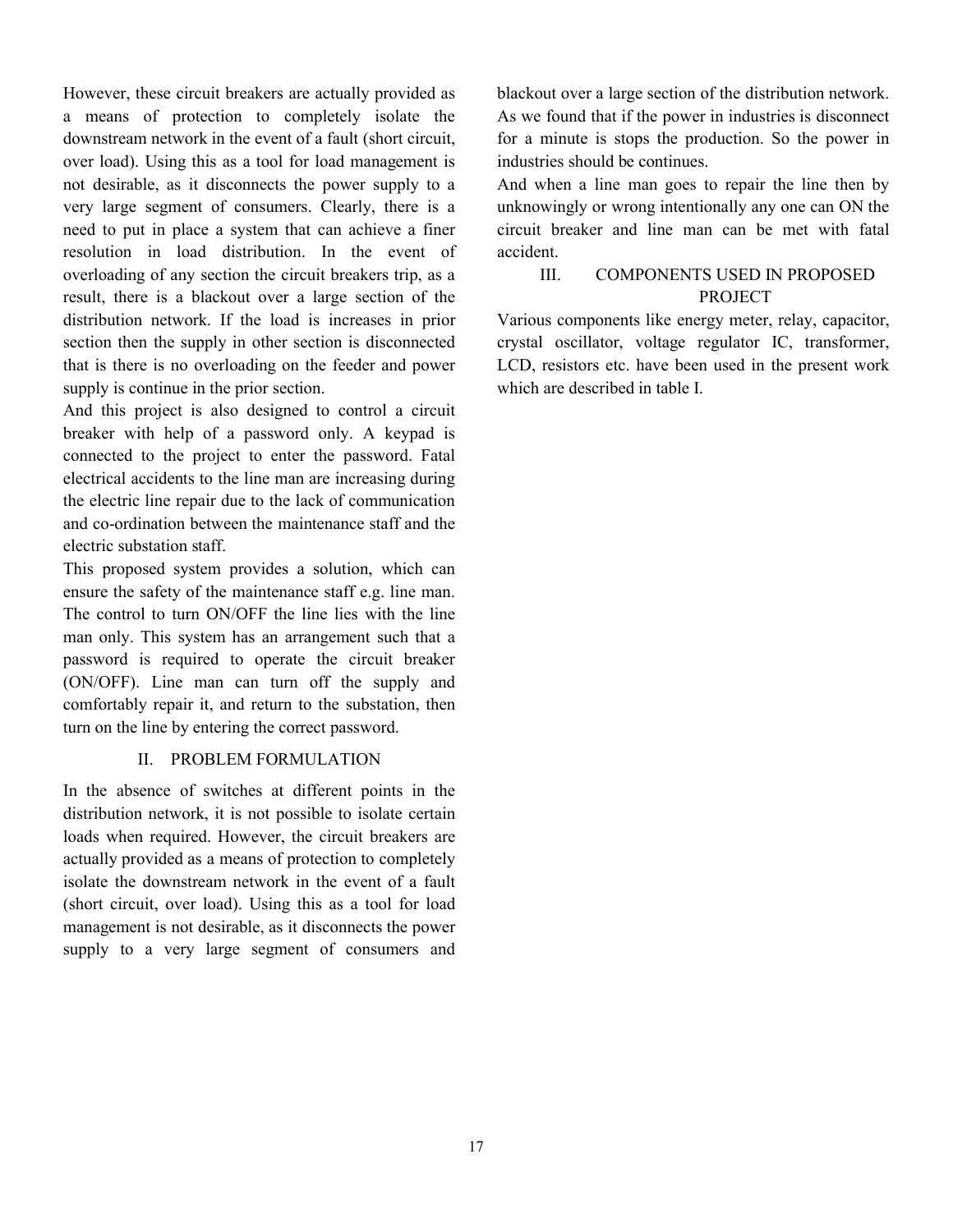# TABLE I LIST OF COMPONENTS

| S.<br>No.        | Name of<br>Component         | Rating                               | Qty.                             | Purpose                                 | Ref.                                                                                                                                                                                                                                                                                                                                                                                                                                                                                                                                                     | Photograph                                                                                                                                                              |
|------------------|------------------------------|--------------------------------------|----------------------------------|-----------------------------------------|----------------------------------------------------------------------------------------------------------------------------------------------------------------------------------------------------------------------------------------------------------------------------------------------------------------------------------------------------------------------------------------------------------------------------------------------------------------------------------------------------------------------------------------------------------|-------------------------------------------------------------------------------------------------------------------------------------------------------------------------|
| 1.               | Energy meter                 | 5-20amp,<br>240V,<br>50Hz            | $\overline{2}$                   | Measure energy<br>consumption           | $\boxed{1}$                                                                                                                                                                                                                                                                                                                                                                                                                                                                                                                                              |                                                                                                                                                                         |
| 2.               | Relay                        | 10amp,<br>24V DC                     | $\overline{\mathbf{3}}$          | <b>ON/OFF</b><br>Ckt                    | $[2]$                                                                                                                                                                                                                                                                                                                                                                                                                                                                                                                                                    |                                                                                                                                                                         |
| $\overline{3}$ . | Capacitor                    | $1000 \mu F$<br>$10\mu F$            | $\overline{5}$<br>$\overline{2}$ | Purify the dc<br>Reset $\mu$ C          | $[3]$                                                                                                                                                                                                                                                                                                                                                                                                                                                                                                                                                    | v 1000uF10v 100                                                                                                                                                         |
| 4.               | Microcontroller<br>8051      |                                      | $\overline{2}$                   | Programming                             | $[4]$                                                                                                                                                                                                                                                                                                                                                                                                                                                                                                                                                    |                                                                                                                                                                         |
| 5.               | Cristal Oscillator           | 3.5 MHz                              | $\overline{2}$                   | Provide frequency<br>to microcontroller | $[5]$                                                                                                                                                                                                                                                                                                                                                                                                                                                                                                                                                    |                                                                                                                                                                         |
| 6.               | Voltage Regulator<br>IC 7809 | 9V                                   | 6                                | Constant voltage                        | [6]                                                                                                                                                                                                                                                                                                                                                                                                                                                                                                                                                      |                                                                                                                                                                         |
| 7.               | Transformers                 | $9 - 0 - 9$<br>Volts,<br>500<br>μAmp | $\overline{5}$                   | Power supply                            | $[7] % \begin{minipage}[b]{0.4\linewidth} \centering \includegraphics[width=\textwidth]{figs/fig_4.pdf} \caption{The 3D (blue) model for the $z$-axis.} \label{fig:3D}% \end{minipage} \vspace{0.05in} \begin{minipage}[b]{0.45\linewidth} \centering \includegraphics[width=\textwidth]{figs/fig_4.pdf} \caption{The 3D (blue) model for the $z$-axis.} \label{fig:3D} \end{minipage} \vspace{0.05in} \begin{minipage}[b]{0.45\linewidth} \centering \includegraphics[width=\textwidth]{figs/fig_4.pdf} \caption{The 3D (blue) model for the $z$-axis.$ | HARP                                                                                                                                                                    |
| 8.               | <b>LCD</b> Display           |                                      | $\mathbf{1}$                     | Display password                        | [8]                                                                                                                                                                                                                                                                                                                                                                                                                                                                                                                                                      |                                                                                                                                                                         |
| 9.               | Resistors                    | 10kΩ $5%$                            | 20                               | Voltage drop                            | $[9]$                                                                                                                                                                                                                                                                                                                                                                                                                                                                                                                                                    |                                                                                                                                                                         |
| 10.              | Hexadecimal<br>keypad        |                                      | $\mathbf{1}$                     | Input password                          | $[10]$                                                                                                                                                                                                                                                                                                                                                                                                                                                                                                                                                   | $\boxed{2}$<br>$\boxed{3}$<br>$\bullet$<br>$\blacksquare$<br>$\overline{4}$<br>5<br>6<br>$\overline{7}$<br>$\bf{8}$<br>$\mathbf{9}$<br>$\mathbf{A}$<br>B<br>D<br>E<br>Ċ |
| 11.              | <b>LED</b>                   | 2V                                   | 14                               | Indication                              | $[11]$                                                                                                                                                                                                                                                                                                                                                                                                                                                                                                                                                   |                                                                                                                                                                         |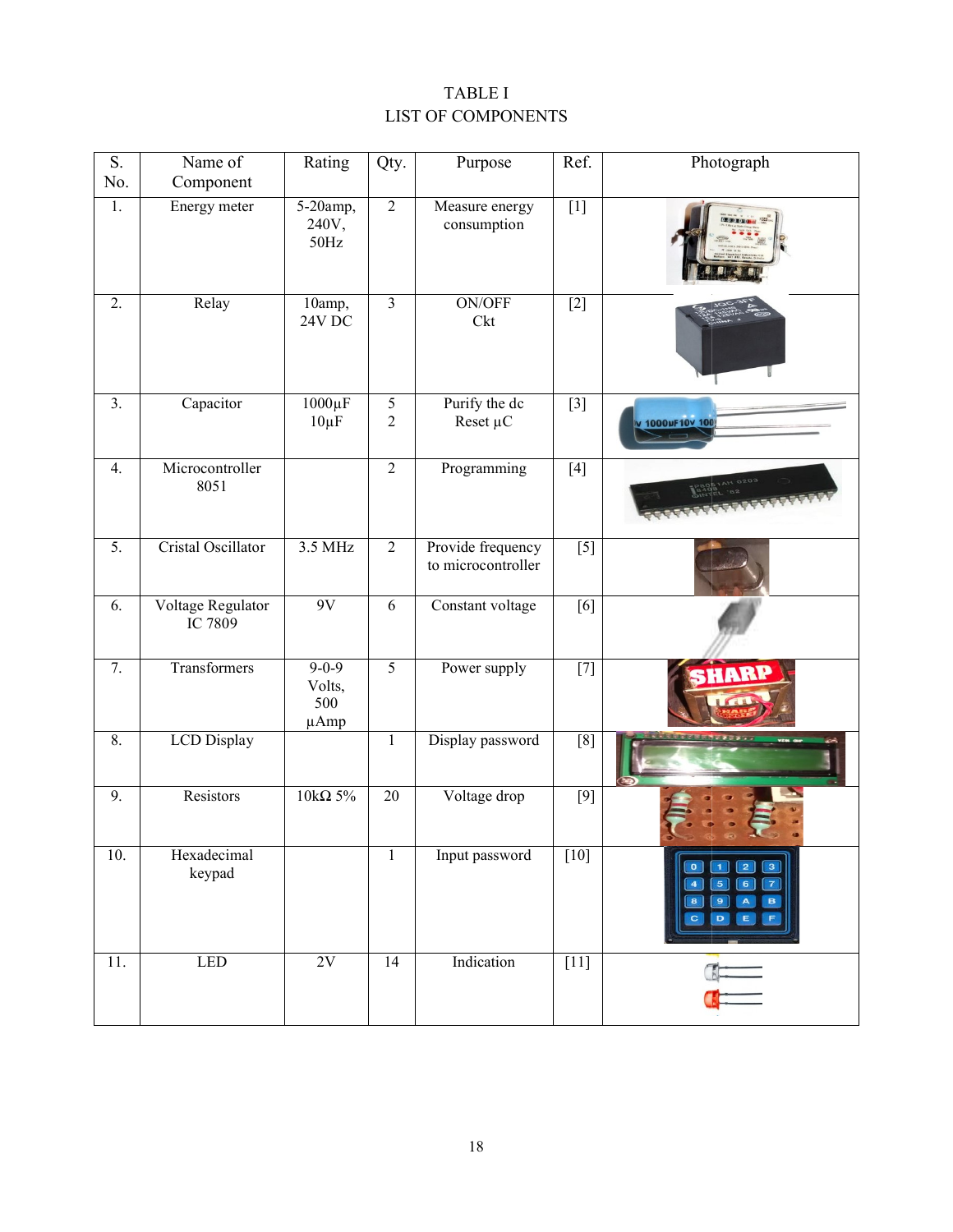| 12. | Bulb  | 100W,<br>220V | 4  | As Load   |        |  |
|-----|-------|---------------|----|-----------|--------|--|
| 13. | Diode |               | 20 | Rectifier | $[12]$ |  |

#### *A) Energy meter*

An electricity meter or energy meter is a device that measures the amount of electric energy consumed by a residence, business, or an electrically powered device Electricity meters are typically calibrated in billing units, the most common one being the kilowatt hour [kWh]. Periodic readings of electricity meters establish billing cycles and energy used during a cycle. is a device that<br>consumed by a<br>wered device. meter<br>
An electricity meter or energy meter is a device that<br>
measures the amount of electric energy consumed by a<br>
residence, business, or an electrically powered device.<br>
Electricity meters are typically calibrated in bi

In settings when energy savings during certain periods are desired, meters may measure demand, the maximum use of power in some interval. "Time of day" metering allows electric rates to be changed during a day, to record usage during peak high-cost periods and off-peak, lower-cost, periods. Also, in some areas meters have relays for demand response load shedding during peak load periods.



Fig.1. Energy Meter

A relay is an electrically operated switch. Many relays use an electromagnet to mechanically operate a switch, but other operating principles are also used, such as solid-state relays. Relays are used where it is necessary to control a circuit by a low-power signal (with complete electrical isolation between control and controlled circuits), or where several circuits must be controlled circuits), or where several circuits must be controlled by one signal. The first relays were used in long distance telegraph circuits as amplifiers: they repeated the signal coming in from one circuit and retransmitted it on another circuit. Relays were used extensively in telephone exchanges and early computers to perform logical operations. extromagnet to mechanically operate a switch, operating principles are also used, such as relays. Relays are used where it is necessary a circuit by a low-power signal (with

A type of relay that can handle the high power required to directly control an electric motor or other loads is called a contactor. Solid-state relays control power circuits with no moving p parts, instead using a semiconductor device to perform switching. Relays with calibrated operating characteristics and sometimes multiple operating coils are used to protect electrical circuits from overload or faults; in modern electric power systems these functions are performed by digital instruments still called "protective relays in telephone exchanges and early computers<br>ogical operations.<br>ype of relay that can handle the high power<br>directly control an electric motor or other<br>lled a contactor. Solid-state relays control calibrated operating characteristics and sometimes<br>multiple operating coils are used to protect electrical<br>circuits from overload or faults; in modern electric<br>power systems these functions are performed by digital<br>instrum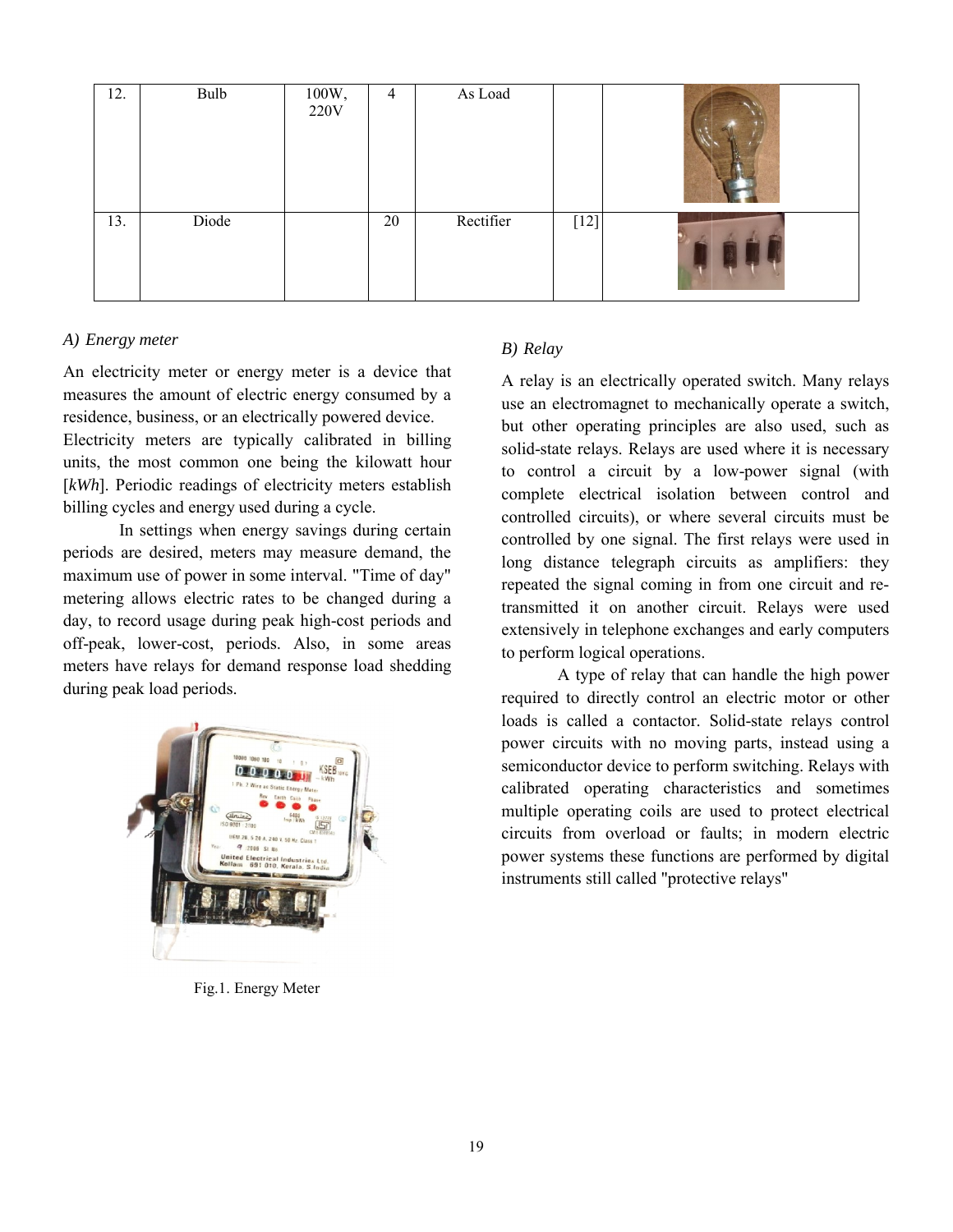

Fig.2. Relay

# *C) Capacitor*

A capacitor is an electrical device that can store energy in the electric field between a pair of closely-spaced conductors (called 'plates'). When voltage is applied to the capacitor, electric charges of equal magnitude, but opposite polarity, build up on each plate.

Capacitors are used in electrical circuits as energystorage devices. They can also be used to differentiate between high-frequency and low-frequency signals and this makes them useful in electronic filters.

Capacitors are occasionally referred to as condensers. This is now considered an antiquated term electrolytic capacitor. An electrolytic capacitor is a type of capacitor typically with a larger capacitance per unit volume than other types, making them valuable in relatively highcurrent and low-frequency electrical circuits. This is especially the case in power-supply filters, where they store charge needed to moderate output voltage and current fluctuations, in rectifier output, and especially in the absence of rechargeable batteries that can provide similar low-frequency current capacity. They are also widely used as coupling capacitors in circuits where AC should be conducted but DC should not; the large value of the capacitance allows them to pass very low frequencies.



Fig.3. Capacitor

# *D) Microcontroller*

Microcontroller is small computer on a single integrated

circuit containing a prosser core, memory, and programmable input/output peripherals. Program memory in the form of NOR flash or OTP ROM is also often included on chip, as well as a typically small amount of RAM. Microcontrollers are designed for embedded applications, in contrast to the microprocessors used in personal computers or other general purpose applications.



Fig.4. Microcontroller 8051

Intel 8051 is CISC architecture which is easy to program in assembly language and also has a good support for High level languages. The memory of the microcontroller can be extended up to 64k. This microcontroller is one of the easiest microcontrollers to learn. The 8051 microcontroller is in the field for more than 20 years. The best thing done by Intel is to give the designs of the 8051 microcontroller to everyone. So it is not the fact that Intel is the only manufacture for the 8051.

The architecture of the 8051 is given below.



Fig.5. Architecture of Microcontroller

# *E) Crystal oscillator*

Crystal oscillator is an electronic oscillator circuit that uses mechanical resonance of a vibrating crystal of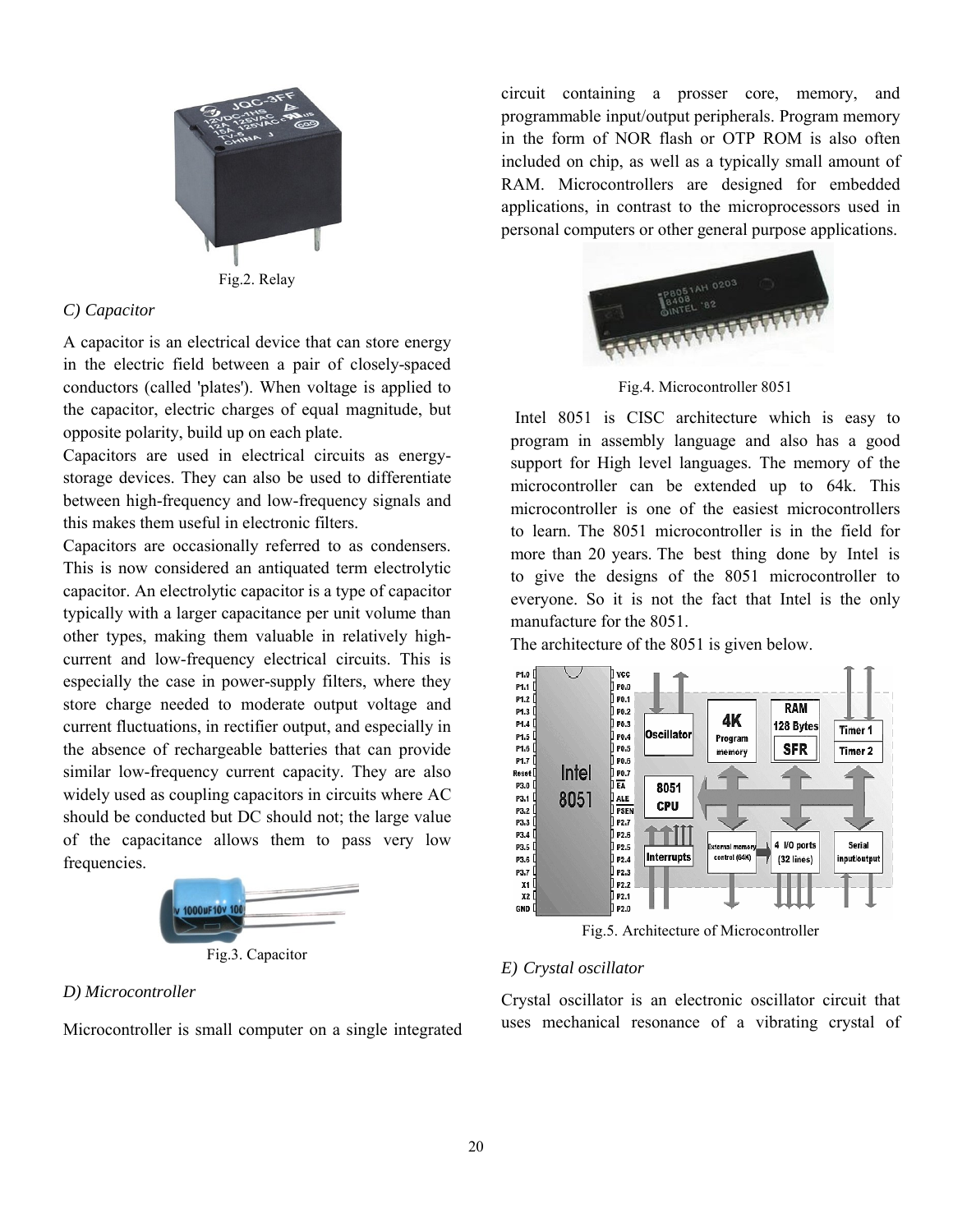piezoelectric material to create an electrical signal with a very precise frequency. This frequency is commonly used to keep track of time to provide a stable clock signal for digital integrated circuits, and to stabilize frequencies for radio transmitters and receivers. The most common type of piezoelectric resonator used is the quartz crystal, so oscillator circuits incorporating them became known as crystal oscillator. piezoelectric material to create an electrical signal with a<br>very precise frequency. This frequency is commonly used<br>to keep track of time to provide a stable clock signal for<br>digital integrated circuits, and to stabilize



Fig.6. Crystal Oscillator

# *F) Voltage Regulating IC*

A voltage regulator is designed to maintain a constant voltage level. A voltage regulator may use an electromechanical mechanism, or electronic components. Depending on design, it may be used to regulate one or more voltages.

7809 voltage regulating IC is used to provide the voltage 9V dc.



Fig.7. Voltage Regulating IC

#### *G) Transformer*

A transformer is electrical device that transfers the energy between two circuits through electromagnetic induction. A transformer may be used as a safe and efficient voltage converter to change the ac voltage at its input to a higher or lower voltage at its output. Other uses include current conversion, isolation with or without changing voltage and impedance conversion. It can also change the voltage level (lower to higher) and wise versa. Here in this project we are using it to step down the voltage level.



#### *H) LCD Display*

Fig.8. Crystal Oscillator<br>
Fig.8. Transformer<br>
Regulator is designed to automatically<br>
a state between liquid crystal is used to design, it may be used to a<br>
a state between liquid and solid but<br>
a constant voltage with co The term liquid crystal is used to describe a substance in a state between liquid and solid but which exhibits the a state between liquid and solid but which exhibits the properties of both. Molecules in liquid crystals tend to arrange themselves until they all point in the same specific direction. This arrangement of molecules enables the medium to flow as a liquid. Depending on the temperature and particular nature of a substance, liquid crystals can exist in one of several distinct phases. Liquid crystals in a nematic phase, in which there is no spatial ordering of the molecules, for example, are used in LCD technology. Here this used to display the password entered by us to ON/OFF the circuit breakers. the matrix of the mediation of the same<br>specific direction. This arrangement of molecules<br>enables the medium to flow as a liquid. Depending on<br>the temperature and particular nature of a substance,<br>liquid crystals in a nema



Fig.9. LCD Display

#### *I) Resistor*

A resistor is a passive two-terminal electrical component that implements electrical resistance as a circuit element. Resistors act to reduce current flow, and, at the same time, act to lower voltage levels within circuits. Resistors may have fixed resistances or variable element. Resistors act to reduce current flow,<br>the same time, act to lower voltage levels within<br>Resistors may have fixed resistances or variable.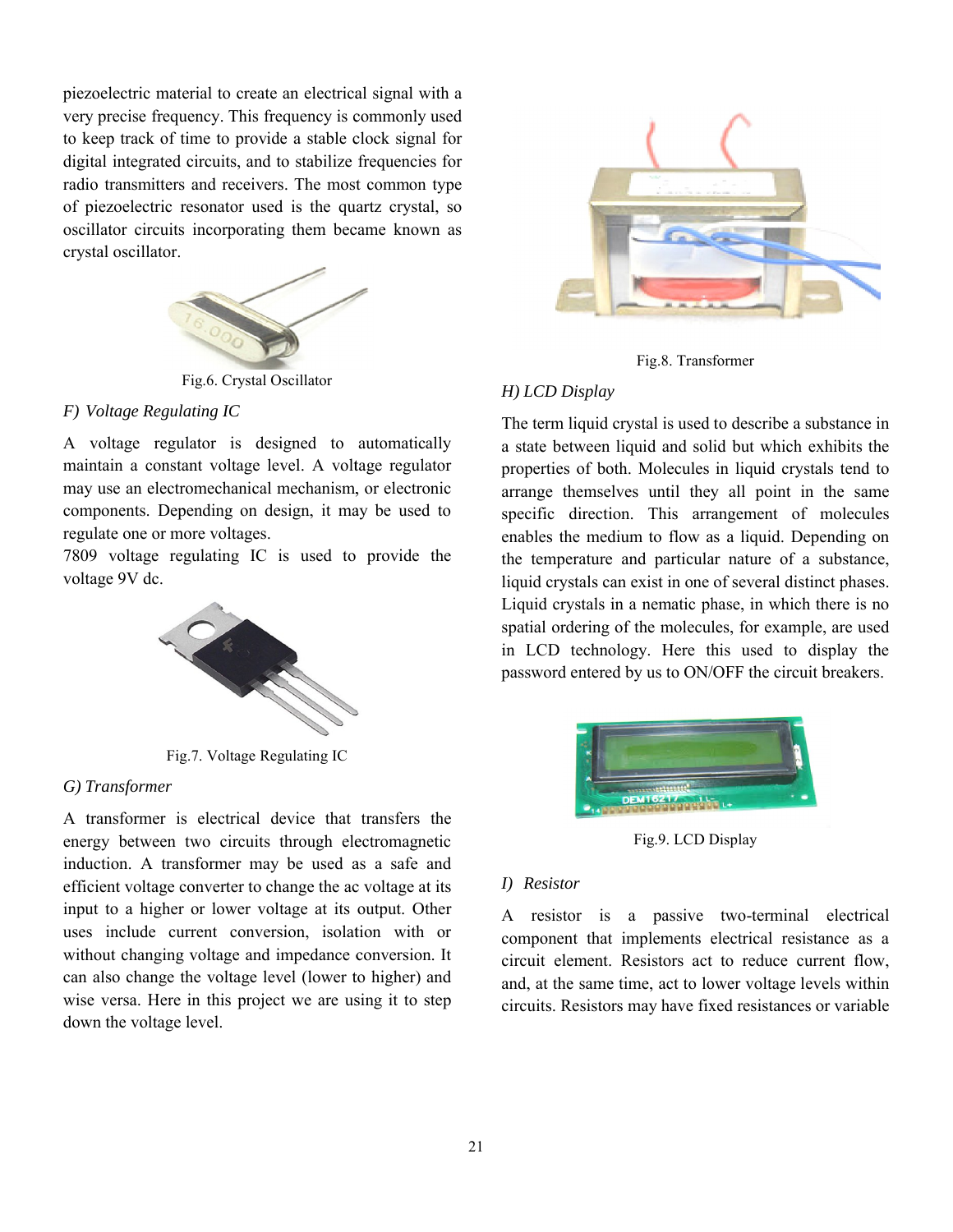resistances, such as those found in thermistors, varistors, trimmers, photoresistors and potentiometers.

The current through a resistor is in direct proportion to the voltage across the resistor's terminals. This relationship is represented by Ohm's law:

$$
I = \frac{V}{R}
$$

where  $I$  is the current through the conductor in units of amperes, *V* is the potential difference measured across amperes,  $V$  is the potential difference measured across the conductor in units of volts, and  $R$  is the resistance of the conductor in units of ohms (symbol:  $Ω$ ).

The ratio of the voltage applied across a resistor's terminals to the intensity of current in the circuit is called its resistance, and this can be assumed to be a constant (independent of the voltage) for ordinary resistors working within their ratings. The ratio of the voltage applied across a resistor's<br>terminals to the intensity of current in the circuit is<br>called its resistance, and this can be assumed to be a<br>constant (independent of the voltage) for ordinary<br>resisto



Fig.10. Resistor



Fig.11. Variable Resistor

#### *J) Hexadecimal Keypad*

HEX keypad is a standard device with 16 keys connected in a 4x4 matrix, giving the characters 0-9 and A-F. Interfacing of Hex key pad to 8051 is very essential while designing embedded system projects which requires character or numeric input or both. For example projects like digital code lock, numeric calculator etc. Here we are using this to enter numeric password for turn ON/OFF the circuit breaker.



# *K) LED*

Fig.12. Hexadecimal Keypad<br>
In the conductor in units of  $\frac{1}{2}$  is two lead semiconductor light is the resistance of the voltage applied across a receivable ab basis being injetical order, we complete the code except of A LED is two lead semiconductor light source that resembles a basic pn junction diode, except that an LED also emits light. When an LED's anode lead has a voltage that is more positive than its cathode lead by at least the LED's forward voltage drop, current flows. Electrons are able to recombine with holes within the device, releasing energy in the form of photons. This effect is called electroluminescence, and the color of light is determined by the energy band gap of the semiconductor. In our project LEDs are used for power indications. A LED is two lead semiconductor light source that resembles a basic pn junction diode, except that an LED also emits light. When an LED's anode lead has a voltage that is more positive than its cathode lead by at least the



Fig.13. LED

# IV. WORKING OF THE PROJECT

The project is automated load distribution with password protected circuit breakers. In this the power is automatically distributed over two sections. First one is village feeder and second one is industrial feeder. used three relays first one for industrial feeder, second one for village feeder and third one for password protection of village feeder which is connected in series with village feeder relay. As we want to supply continue power to the industries, i.e. if the load demand is increases in industrial feeder than to continue the power increases in industrial feeder than to continue the power<br>in industrial feeder, the supply of village feeder to be roject is automated load distribution with<br>rd protected circuit breakers. In this the power is<br>tically distributed over two sections. First one is<br>feeder and second one is industrial feeder. We third one for password<br>ich is connected in series<br>e want to supply continue<br>if the load demand is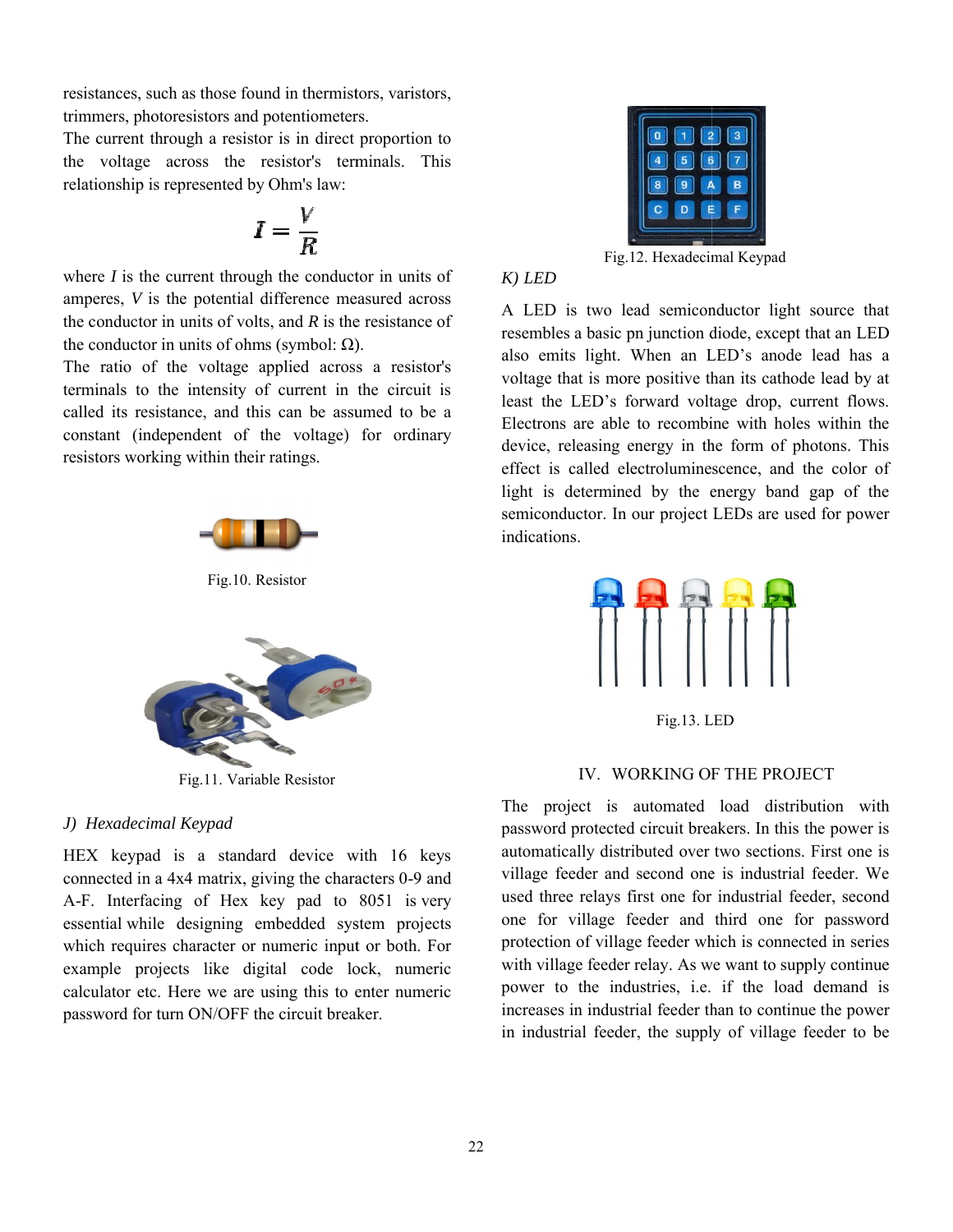disconnected that means the relay of village feeder to be operated.

`For this purpose we take output from the energy meter of the both of feeders and compare them by comparator IC. The sum of both energy meters reading is send by comparator IC to Microcontroller. If the sum of readings more than the prescribed value then signal is send from microcontroller to relay operating IC which cutoff the supply in village feeder by trip the village feeder relay. The circuit diagram for this working is shown in fig.14.



Fig.14. Circuit Diagram for Automated Load Distribution

Let we required maintenance in village feeder, if the industrial load is heavy then the village load relay is automatically off. In this situation if maintainer goes for the maintenance of line and suddenly industrial load become low it means by default the village feeder relay will operate automatically and maintainer may met with fatal accident.So, for protection of maintainer we use third relay which is connected in series with village feeder relay. This relay is operated by password. This is

done with the help of microcontroller. First of all the password is preset by programming. When we entered the password by the hexadecimal keypad if it is matched by preset password then the microcontroller sends a signal to trip the password based relay. And again when maintenance is done, password to be enter and if it matched with preset password, signal is send by microcontroller and relay ON.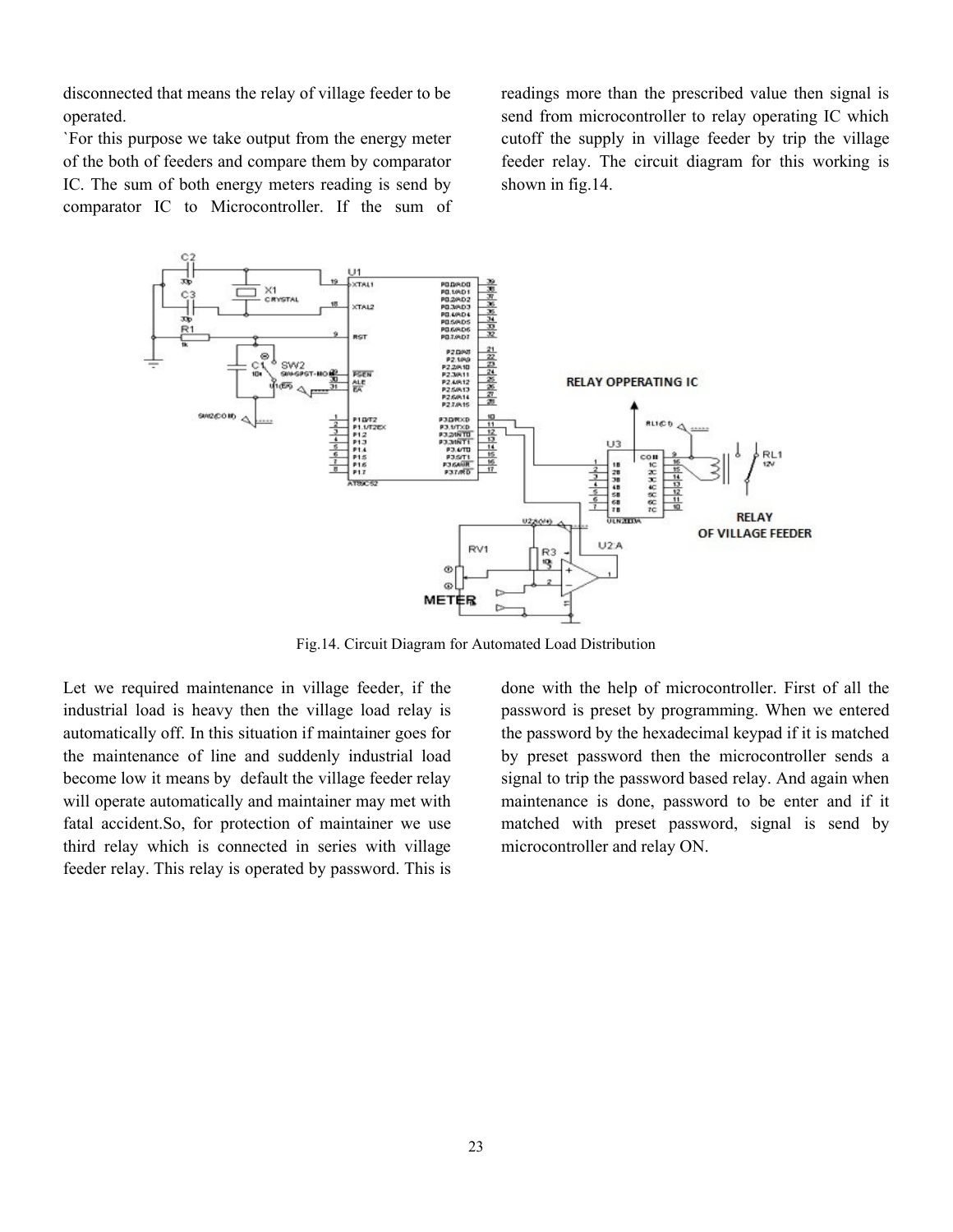

Fig.15. Circuit Diagram for Password Based Circuit Breaker

# V. TEST RESULT

# *Light industrial load*

When industrial load is less than the prescribed value then one village load can be operated.



Fig.16. Heavy Industrial Load

# *Heavy industrial load*

During heavy industrial load, supply of village feeder is cutoff.





# *When village feeder to be off for maintenance*

For maintenance purpose the supply of village feeder to be cutoff. It can be done by entering the right password and again ON by entering the right password.